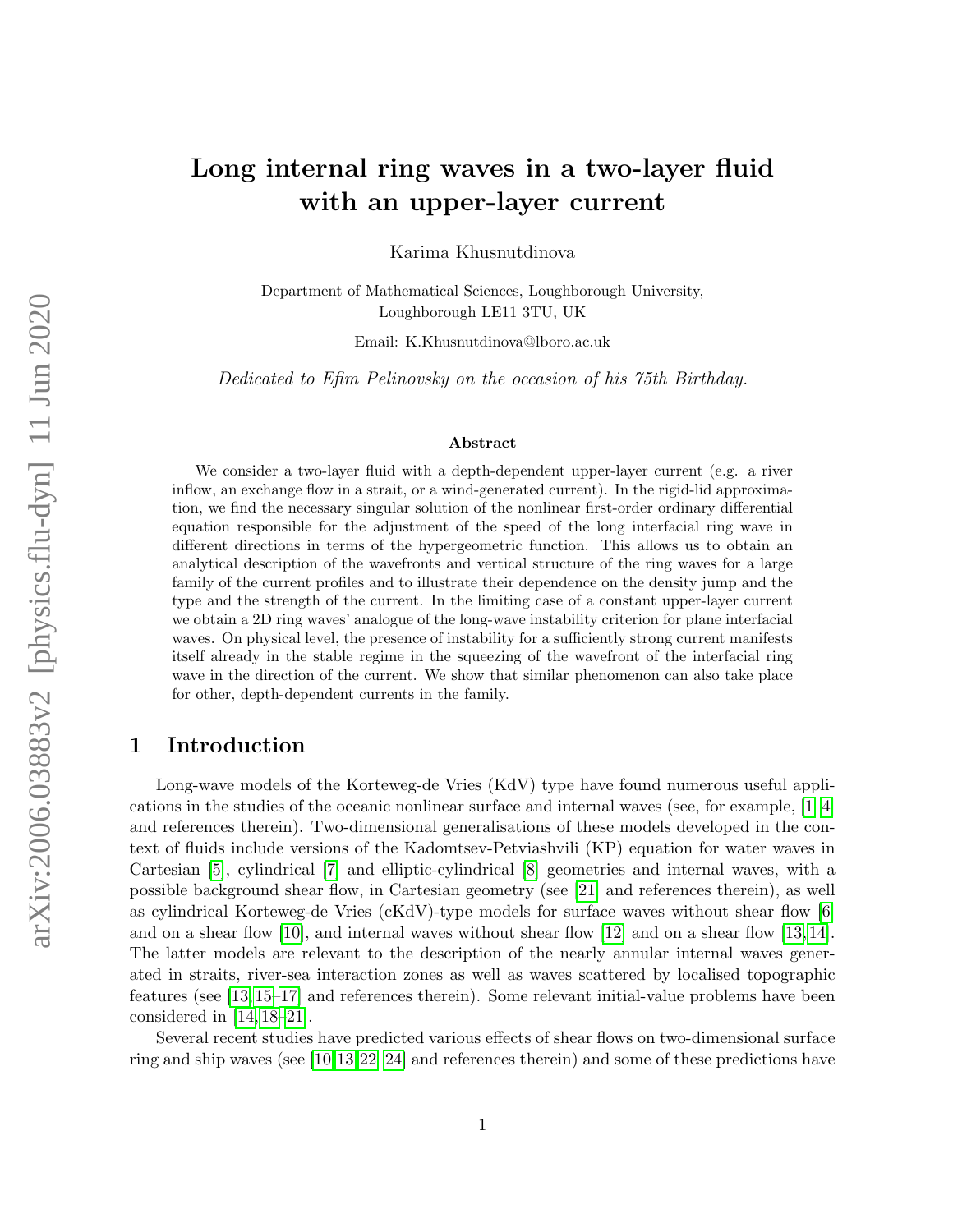been recently confirmed in laboratory experiments [\[25\]](#page-16-2). The study of the effects of a piecewiseconstant shear flow on long surface and interfacial ring waves in a two-layer fluid has shown a striking difference in the shapes of the wavefronts of these waves: while the surface ring waves were elongated in the direction of the current, the interfacial ring waves were squeezed in that direction [\[13\]](#page-15-8). Overall, the study of the effects of the shear flow on internal ring waves is in its infancy. It the present paper we aim to build a rather large family of current profiles amenable to theoretical analysis which could be used to approximate some currents present in natural settings, and to elucidate their effects on the long internal ring waves.

# 2 Modal equations for ring waves

In this section we overview the derivation of the far-field set of modal equations for long ring waves in a stratified fluid over a parallel depth-dependent shear flow derived and studied in [\[13,](#page-15-8) [14\]](#page-15-9). A ring wave propagates in an inviscid incompressible fluid, described by the set of Euler equations:

$$
\rho(u_t + uu_x + vu_y + wu_z) + p_x = 0,\t\t(2.1)
$$

$$
\rho(v_t + uv_x + vv_y + wv_z) + p_y = 0,\t\t(2.2)
$$

$$
\rho(w_t + uw_x + vw_y + ww_z) + p_z + \rho g = 0,
$$
\n(2.3)

$$
\rho_t + u\rho_x + v\rho_y + w\rho_z = 0,\tag{2.4}
$$

$$
u_x + v_y + w_z = 0,\t\t(2.5)
$$

subject to the free surface and rigid bottom boundary conditions:

$$
w = h_t + uh_x + vh_y \quad \text{at} \quad z = h(x, y, t), \tag{2.6}
$$

$$
p = p_a \quad \text{at} \quad z = h(x, y, t), \tag{2.7}
$$

$$
w = 0 \quad \text{at} \quad z = 0. \tag{2.8}
$$

Here,  $u, v, w$  are the velocity components in  $x, y, z$  directions respectively, p is the pressure,  $\rho$ is the density, g is the gravitational acceleration,  $z = h(x, y, t)$  is the free surface height  $(z = 0$ at the bottom), and  $p_a$  is the constant atmospheric pressure at the surface. We assume that in the basic state  $u_0 = u_0(z)$ ,  $v_0 = w_0 = 0$ ,  $p_{0z} = -\rho_0 g$ ,  $h = h_0$ . Here  $u_0(z)$  is a horizontal shear flow in the x-direction, and  $\rho_0 = \rho_0(z)$  is a stable background density stratification. The vertical particle displacement  $\zeta$  is used as an additional dependent variable, which is defined by the equation

$$
\zeta_t + u\zeta_x + v\zeta_y + w\zeta_z = w,\tag{2.9}
$$

subject to the surface boundary condition

$$
\zeta = h - h_0 \quad \text{at} \quad z = h(x, y, t), \tag{2.10}
$$

where  $h_0$  is the unperturbed fluid depth.

The problem is considered using the following non-dimensional set of variables:

$$
x \to \lambda x, \quad y \to \lambda y, \quad z \to h_0 z, \quad t \to \frac{\lambda}{c^*} t,
$$
  

$$
u \to c^* u, \quad v \to c^* v, \quad w \to \frac{h_0 c^*}{\lambda} w,
$$
  

$$
(\rho_0, \rho) \to \rho^* (\rho_0, \rho), \quad h \to h_0 + a\eta,
$$
  

$$
p \to p_a + \int_z^{h_0} \rho^* \rho_0(s) g \, ds + \rho^* g h_0 p,
$$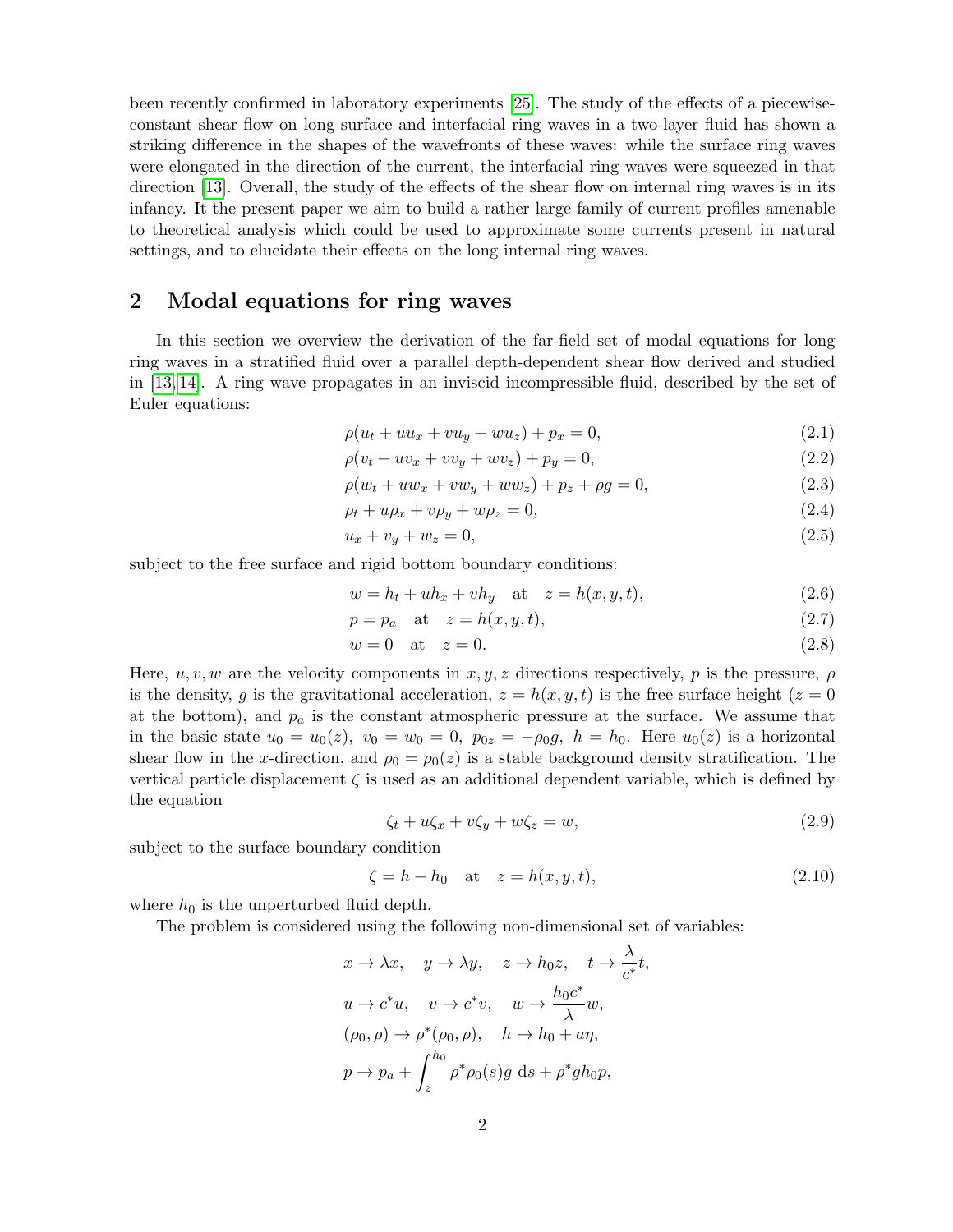where  $\lambda$  is the wave length, a is the wave amplitude,  $c^* = \sqrt{\frac{c^* + \lambda^*}{c^*}}$  $\overline{gh_0}$  is the long-wave speed of surface waves,  $\rho^*$  is the dimensional reference density of the fluid, while  $\rho_0(z)$  is the non-dimensional function describing stratification in the basic state, and  $\eta = \eta(x, y, t)$  is the non-dimensional free surface perturbation. Non-dimensionalisation leads to the appearance of two small parameters in the problem, the amplitude parameter  $\varepsilon = a/h_0$  and the wavelength parameter  $\delta = h_0/\lambda$ . The maximal balance condition  $\delta^2 = \varepsilon$  has been imposed in [\[13\]](#page-15-8).

The problem is then solved in the moving cylindrical coordinate frame (moving at a constant speed c: a natural choice is the speed of the shear flow at the bottom, as follows from the derivation). We consider deviations from the basic state and use the same notations  $u$  and  $v$  for the projections on the new coordinate axis, scaling the appropriate variables by the amplitude parameter  $\varepsilon$ :

$$
x \to ct + r \cos \theta, \quad y \to r \sin \theta, \quad z \to z, \quad t \to t,
$$
  

$$
u \to u_0(z) + \varepsilon (u \cos \theta - v \sin \theta),
$$
  

$$
v \to \varepsilon (u \sin \theta + v \cos \theta),
$$
  

$$
w \to \varepsilon w, \quad p \to \varepsilon p, \quad \rho \to \rho_0 + \varepsilon \rho.
$$

The modal equations are obtained by looking for a solution of the problem in the form of asymptotic multiple-scales expansions of the form  $\zeta = \zeta_1 + \varepsilon \zeta_2 + \ldots$ , and similar expansions for other variables, where

$$
\zeta_1 = A(\xi, R, \theta)\phi(z, \theta),\tag{2.11}
$$

with the appropriate set of fast and slow variables:

$$
\xi = rk(\theta) - st, \quad R = \varepsilon rk(\theta), \quad \theta = \theta,
$$
\n(2.12)

where we define s to be the wave speed in the absence of a shear flow (with  $k(\theta) = 1$ ). When a shear flow is present the function  $k(\theta)$  is responsible for the adjustment of the wave speed in a particular direction, and is to be determined. The formal range of asymptotic validity of the model is defined by the conditions  $\xi \sim R \sim \mathcal{O}(1)$ . To leading order, the wavefront at any fixed moment of time t is described by the equation  $rk(\theta) =$  constant, and for the sake of definiteness we consider outward propagating ring waves, requiring that  $k = k(\theta) > 0$ .

To leading order, assuming that perturbations of the basic state are caused only by the propagating wave, the motion is described by the solution [\[13\]](#page-15-8)

$$
u_1 = -A\phi u_{0z} \cos \theta - \frac{kF}{k^2 + k'^2} A\phi_z, \qquad (2.13)
$$

$$
v_1 = A\phi u_{0z} \sin \theta - \frac{k'F}{k^2 + k'^2} A\phi_z,
$$
\n(2.14)

$$
w_1 = A_{\xi} F \phi, \tag{2.15}
$$

$$
p_1 = \frac{\rho_0}{k^2 + k'^2} A F^2 \phi_z, \tag{2.16}
$$

$$
\rho_1 = -\rho_{0z} A \phi,\tag{2.17}
$$

$$
\eta_1 = A\phi \quad \text{at} \quad z = 1,\tag{2.18}
$$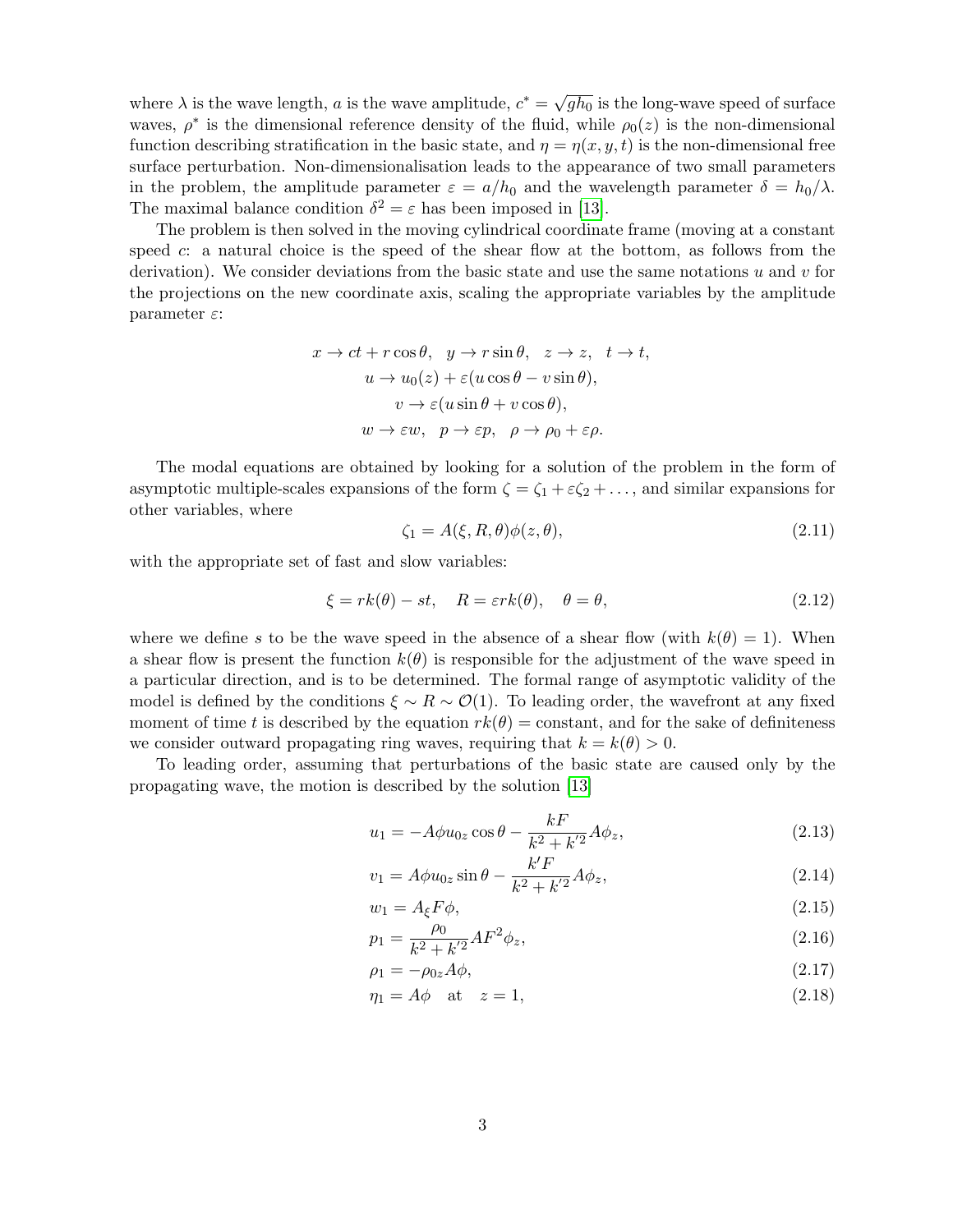where the function  $\phi = \phi(z, \theta)$  satisfies the following set of modal equations:

<span id="page-3-0"></span>
$$
\left(\frac{\rho_0 F^2}{k^2 + k'^2} \phi_z\right)_z - \rho_{0z} \phi = 0,\tag{2.19}
$$

$$
\frac{F^2}{k^2 + k'^2} \phi_z - \phi = 0 \quad \text{at} \quad z = 1,
$$
\n(2.20)

 $\phi = 0$  at  $z = 0$ , (2.21)

and  $F = -s + (u_0 - c)(k \cos \theta - k' \sin \theta).$ 

The speed of the moving coordinate frame c is fixed to be equal to the speed of the shear flow at the bottom,  $c = u_0(0)$ . Then,  $F = -s \neq 0$  at  $z = 0$ , and the condition  $F\phi = 0$  at  $z = 0$  which appears as a result of the derivation implies [\(2.21\)](#page-3-0).

The amplitude function  $A(\xi, R, \theta)$  is then found by considering the equations at  $\mathcal{O}(\varepsilon)$ . It satisfies a cylindrical Korteweg - de Vries (cKdV)-type equation [\[13\]](#page-15-8)

$$
\mu_1 A_R + \mu_2 A A_{\xi} + \mu_3 A_{\xi \xi \xi} + \mu_4 \frac{A}{R} + \mu_5 \frac{A_{\theta}}{R} = 0,
$$

where the coefficients  $\mu_i$ ,  $i = \overline{1, 5}$  are given in terms of solutions of the modal equations [\(2.19\)](#page-3-0) -[\(2.21\)](#page-3-0) by the following formulae:

$$
\mu_1 = 2s \int_0^1 \rho_0 F \phi_z^2 dz,
$$
\n(2.22)

$$
\mu_2 = -3 \int_0^1 \rho_0 F^2 \phi_z^3 \, \mathrm{d}z,\tag{2.23}
$$

$$
\mu_3 = -(k^2 + k'^2) \int_0^1 \rho_0 F^2 \phi^2 dz,
$$
\n(2.24)

$$
\mu_4 = -\int_0^1 \left\{ \frac{\rho_0 \phi_z^2 k(k + k'')}{(k^2 + k'^2)^2} \left( (k^2 - 3k'^2) F^2 - 4k'(k^2 + k'^2) (u_0 - c) \sin \theta F \right. \\ - \sin^2 \theta (u_0 - c)^2 (k^2 + k'^2)^2 \right\} + \frac{2\rho_0 k}{k^2 + k'^2} F \phi_z \phi_{z\theta} (k'F + (k^2 + k'^2) (u_0 - c) \sin \theta) \right\} dz, (2.25)
$$

$$
\mu_5 = -\frac{2k}{k^2 + k'^2} \int_0^1 \rho_0 F \phi_z^2 [k'F + (u_0 - c)(k^2 + k'^2) \sin \theta] dz.
$$
\n(2.26)

In this paper we are concerned with the analysis of the modal equations for a two-layer fluid with the upper-layer current in the rigid-lid approximation, which will allow us to describe, to leading order, the wavefronts and vertical structure of the long interfacial ring waves. Our primary goal is to analyse the sensitivity of the shape of the wavefront to the variability of the background shear flow in the bulk of the fluid layer, but we will also illustrate the 3D modal functions and discuss the onset of the long-wave instability in the limiting case of a piecewiseconstant current. In what follows, the free surface condition [\(2.20\)](#page-3-0) is eventually replaced with the rigid-lid approximation

$$
\phi = 0 \quad \text{at} \quad z = 1. \tag{2.27}
$$

#### 3 Two-layer fluid with an upper-layer current

We consider a two-layer fluid (see Fig. [1\)](#page-4-0). The density in the upper layer is  $\rho_1$ , and the density in the lower payer is  $\rho_2$ . The flow in the lower layer is assumed to have constant speed,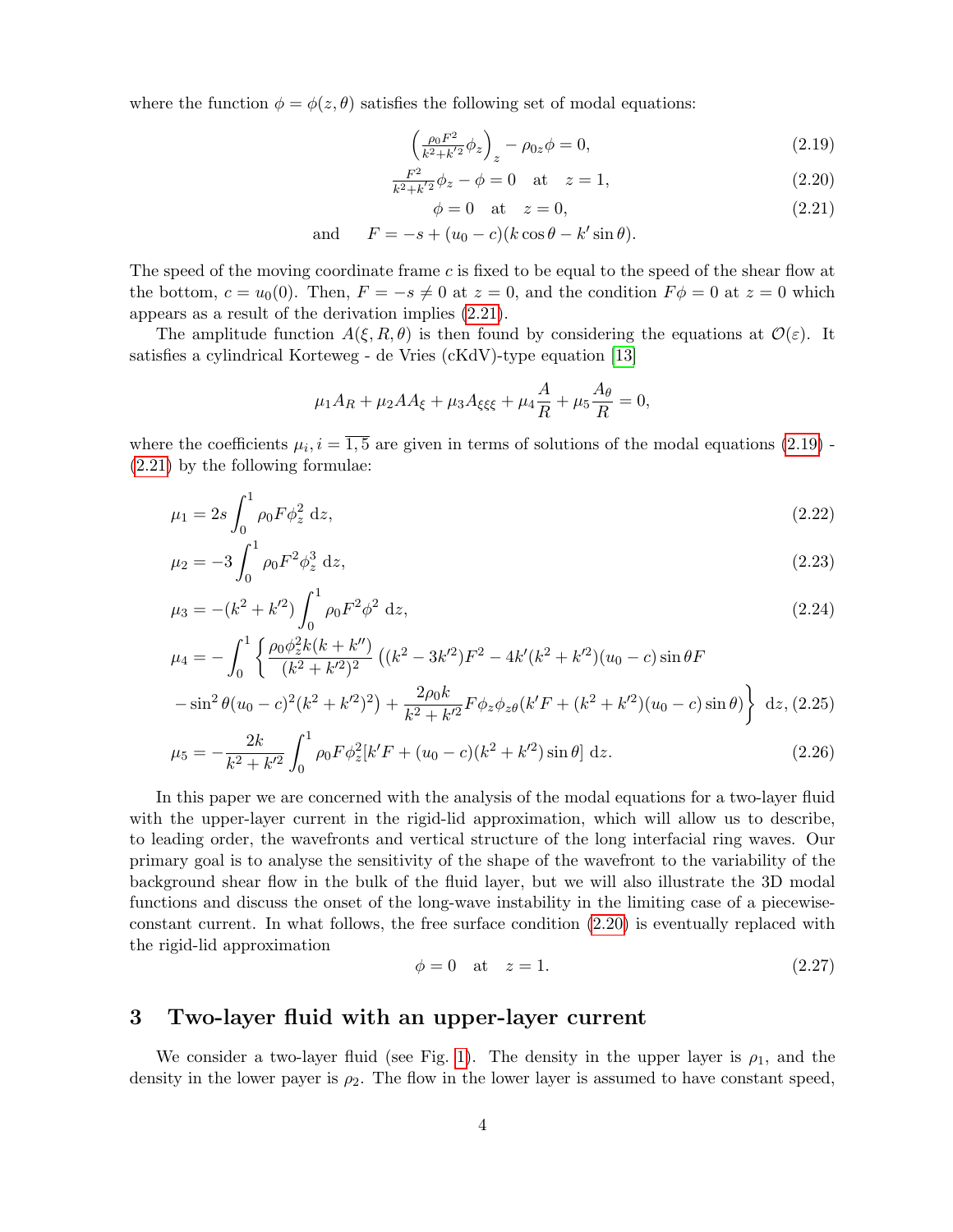and then without any loss of generality we can assume that this speed is equal to zero. The upper-layer flow is described by the function  $U(z)$ . Thus,

$$
u_0 = \begin{cases} U(z), & \text{if } d \le z \le 1, \\ 0, & \text{if } 0 \le z < d. \end{cases}
$$
 (3.1)

<span id="page-4-0"></span>We will assume the continuity of  $u_0$  at  $z = d$ , i.e.  $U(d) = 0$ . This is a generalisation of the case studied in [\[10,](#page-15-6) [11\]](#page-15-13) for surface waves in a homogeneous fluid, it is a possible model for a river inflow, an exchange flow in a strait, or a wind-generated current, for example.



Figure 1: Schematic of the problem formulation.

The continuous solution of the modal equations  $(2.19)$  -  $(2.21)$  is given (in respective layers) by

<span id="page-4-2"></span>
$$
\phi_1 = \frac{A(k^2 + k'^2)}{\rho_1} \left( 1 - \int_z^1 \frac{dz}{F_1^2} \right),\tag{3.2}
$$

$$
\phi_2 = \frac{A}{\rho_1 d} \left[ 1 - (k^2 + k'^2) \int_d^1 \frac{dz}{F_1^2} \right] z,
$$
\n(3.3)

where  $F_1 = -s + U(z) (k \cos \theta - k' \sin \theta)$  and A is an arbitrary constant. The derivative of this solution is discontinuous at  $z = d$  and must satisfy the jump condition:

<span id="page-4-3"></span>
$$
\frac{F(d)^2}{k^2 + k'^2} [\rho_0 \phi] - [\rho_0] \phi(d) = 0,
$$
\n(3.4)

where  $F(d) = -s$ , yielding the following nonlinear first-order ordinary differential equation for the function  $k(\theta)$ :

<span id="page-4-1"></span>
$$
\left(\frac{\rho_1}{\rho_2} - 1\right) \left(\int_d^1 \frac{dz}{F_1^2}\right) (k^2 + k'^2)^2 + \left(1 + \frac{s^2}{d} \int_d^1 \frac{dz}{F_1^2}\right) (k^2 + k'^2) - \frac{s^2}{d} = 0. \tag{3.5}
$$

If there is no current, i.e.  $U(z) = 0$ , then  $F_1 = -s, k = 1, k' = 0$ , and the equation [\(3.5\)](#page-4-1) reduces to an algebraic equation for the speed s:

$$
s^4 - s^2 - \frac{\rho_1 - \rho_2}{\rho_2} d(1 - d) = 0,
$$
\n(3.6)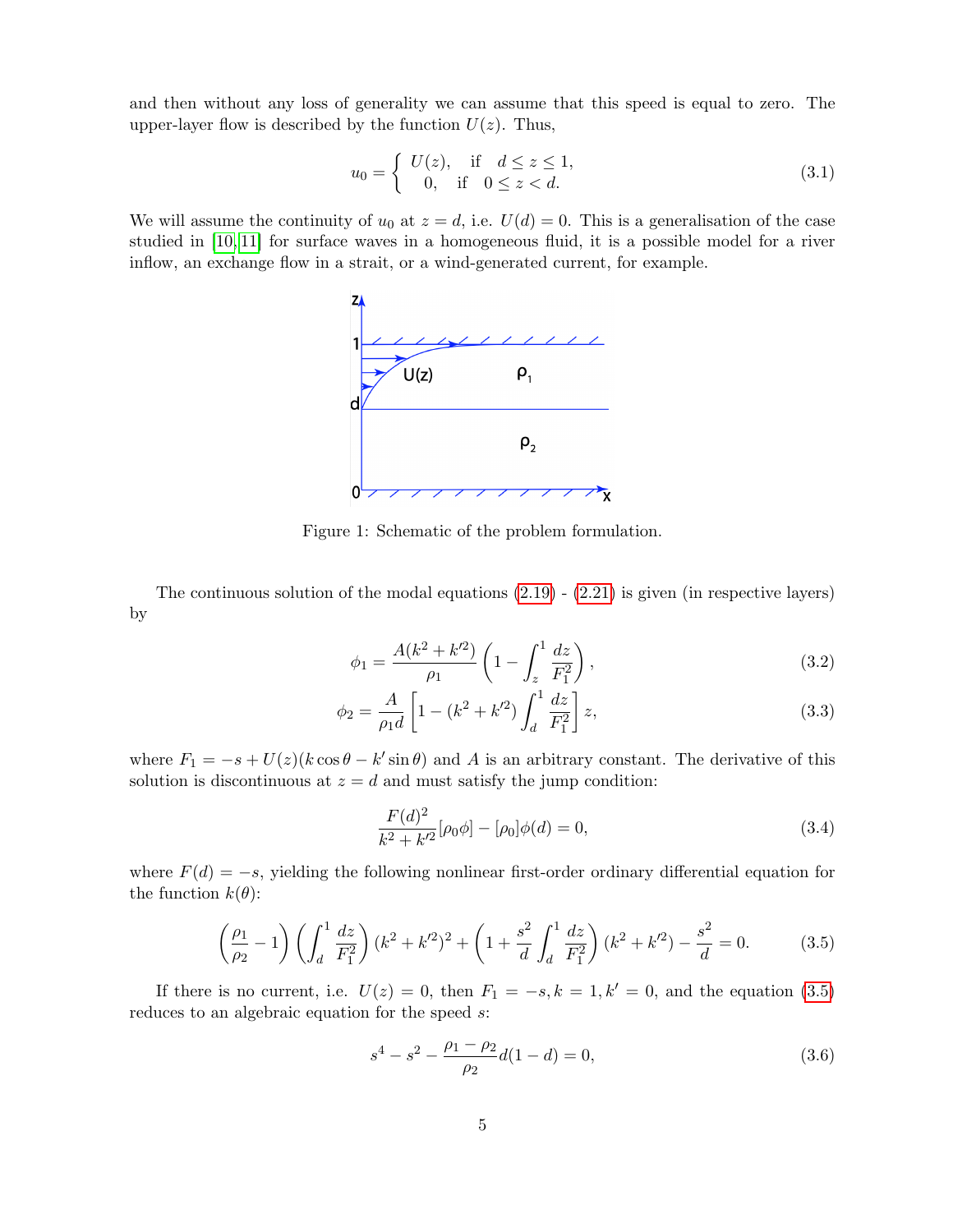implying

<span id="page-5-2"></span>
$$
s_{1,2}^2 = \frac{1 \pm \sqrt{1 + 4\frac{\rho_1 - \rho_2}{\rho_2}d(1 - d)}}{2},\tag{3.7}
$$

giving us the speed of the surface and interfacial ring waves in the absence of any current.

In the rigid-lid approximation, the solution  $(3.2)$ ,  $(3.3)$  is replaced with

<span id="page-5-5"></span>
$$
\phi_1 = -\frac{A(k^2 + k'^2)}{\rho_1} \int_z^1 \frac{dz}{F_1^2},\tag{3.8}
$$

$$
\phi_2 = -\frac{A(k^2 + k'^2)z}{\rho_1 d} \int_d^1 \frac{dz}{F_1^2},\tag{3.9}
$$

where  $\vec{A}$  is an arbitrary constant, while the jump condition  $(3.4)$  yields

<span id="page-5-0"></span>
$$
k^{2} + k'^{2} = \frac{\rho_{1}d + \rho_{2}s^{2} \int_{d}^{1} \frac{dz}{F_{1}^{2}}}{(\rho_{2} - \rho_{1})d \int_{d}^{1} \frac{dz}{F_{1}^{2}}}.
$$
\n(3.10)

When  $U(z) = 0$ , this equation gives

<span id="page-5-1"></span>
$$
s^{2} = \frac{(\rho_{2} - \rho_{1})d(1 - d)}{\rho_{1}d + \rho_{2}(1 - d)},
$$
\n(3.11)

the speed of the interfacial ring wave in the absence of the background current, and in the rigidlid approximation. The equation [\(3.10\)](#page-5-0) and the speed [\(3.11\)](#page-5-1) can be formally obtained from [\(3.5\)](#page-4-1) and [\(3.7\)](#page-5-2) as an approximation when  $\rho_2 - \rho_1 \ll \rho_1, \rho_2$ .

## 4 Wavefronts and vertical structure

Let us now consider the family of the upper-layer current profiles described by the function

<span id="page-5-4"></span>
$$
U(z) = \gamma (z - d)^{\alpha},\tag{4.1}
$$

where  $\gamma$  and  $\alpha$  are some positive constants. In particular, the upper-layer current is shown in Fig. [2](#page-6-0) for  $\alpha = 1, \alpha = \frac{1}{2}$  $\frac{1}{2}$  and  $\alpha = 2$  for  $d = 0.7$  and  $\gamma = 0.015$  when  $\alpha = 1, \gamma = 0.00821584$  when  $\alpha = \frac{1}{2}$  $\frac{1}{2}$ ,  $\gamma = 0.05$  when  $\alpha = 2$  (all currents have the same strength  $U(z) = 0.0045$  on the surface  $z=1$ ).

The equation [\(3.10\)](#page-5-0) takes the form

<span id="page-5-3"></span>
$$
k^{2} + k'^{2} = \frac{\rho_{1}d + \rho_{2}s^{2}I[K(\theta)]}{(\rho_{2} - \rho_{1})d I[K(\theta)]},
$$
\n(4.2)

where

$$
I[K(\theta)] = \int_d^1 \frac{dz}{F_1^2} = \frac{1-d}{s^2} {}_2F_1\left(2, \frac{1}{\alpha}, 1 + \frac{1}{\alpha}, \frac{\gamma K(\theta)}{s} (1 - d)^{\alpha}\right),
$$

and  $K(\theta) = k(\theta) \cos \theta - k'(\theta) \sin \theta$ . Here, the function  $I[K(\theta)]$  is given in terms of the hypergeometric function  ${}_2F_1$ .

The general solution of the equation [\(4.2\)](#page-5-3) has the form

<span id="page-5-6"></span>
$$
k(\theta) = a\cos\theta + b(a)\sin\theta,\tag{4.3}
$$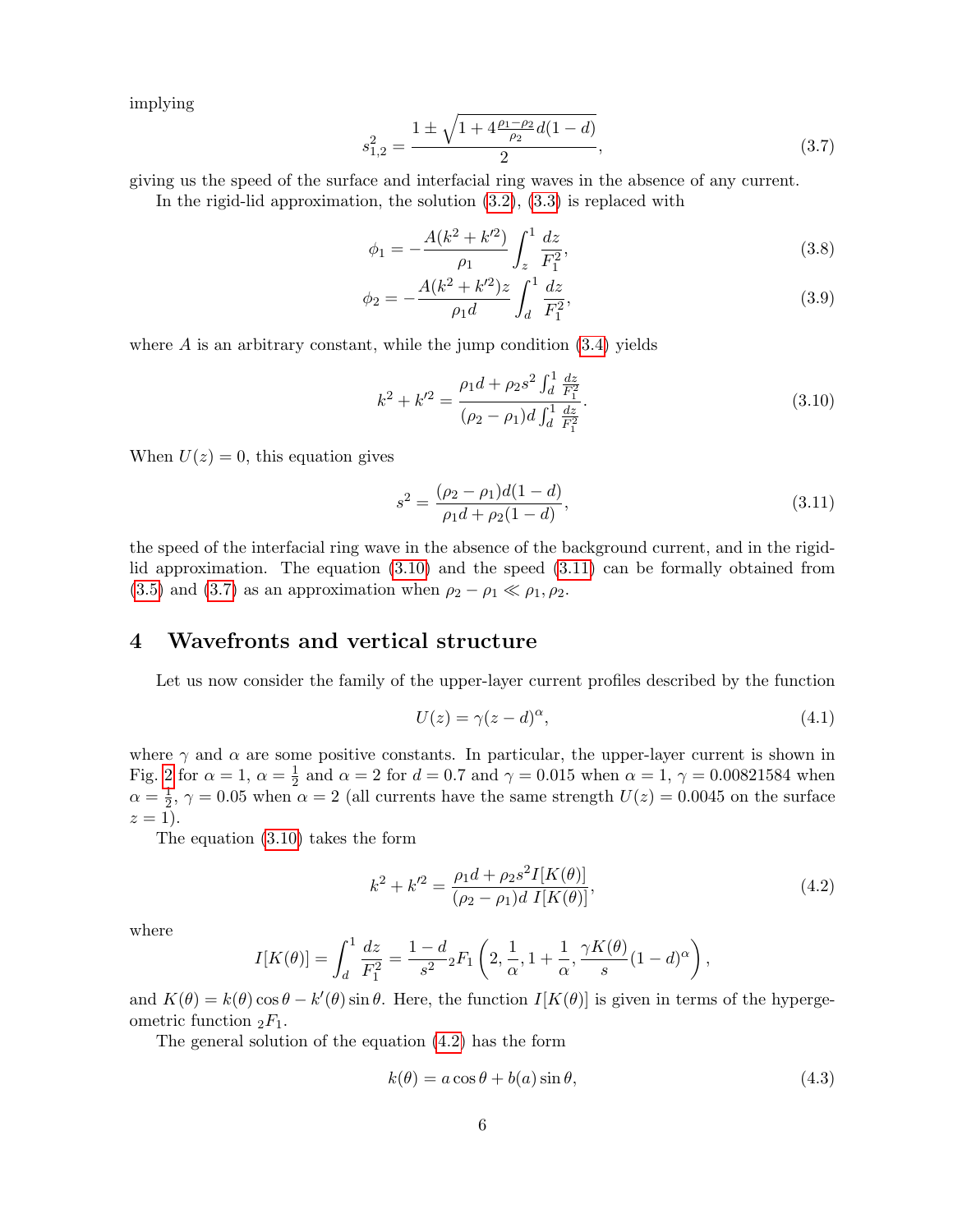<span id="page-6-0"></span>

Figure 2: Upper-layer currents  $U(z) = \gamma(z-d)$  (blue, solid),  $U(z) = \gamma(z-d)^2$  (red, dotted) and  $U(z) = \gamma \sqrt{z} - d$  (red, dot-dashed) for  $d = 0.7$  and  $U(1) = 0.0045$ .

where

<span id="page-6-1"></span>
$$
b^{2} = -a^{2} + \frac{\rho_{1}d + \rho_{2}s^{2} I(a)}{(\rho_{2} - \rho_{1})d I(a)}
$$
\n(4.4)

and

$$
I(a) = \int_{d}^{1} \frac{dz}{[s - \gamma a(z - d)^{\alpha}]^{2}}
$$
  
= 
$$
\frac{1 - d}{s^{2}} F_{1} \left( 2, \frac{1}{\alpha}, 1 + \frac{1}{\alpha}, \frac{\gamma a}{s} (1 - d)^{\alpha} \right).
$$
 (4.5)

The far-field wavefronts of the ring waves at a fixed moment of time are described by the curves

$$
H(r, \theta, t) = rk(\theta) - st = \text{constant},\tag{4.6}
$$

where  $k(\theta)$  is the singular solution of the equation [\(3.10\)](#page-5-0) (i.e. the envelope of the general solution found by requiring  $\frac{dk}{da} = 0$ . In what follows all wavefronts are plotted for  $rk(\theta) = 50$  $(R \sim 1, \varepsilon \sim 0.02).$ 

In this general setting we assume that the current is sufficiently weak, so that there exists a part of the wavefront which is able to propagate in the upstream direction, and therefore  $\theta \in [-\pi, \pi]$ , but we will also discuss other possible regimes for the limiting case of a constant upper-layer current. It is sufficient to define the solution for  $\theta \in [0, \pi]$  because of the symmetry of the problem. For the family of currents described by [\(4.1\)](#page-5-4), the singular solution can be found explicitly in parametric form

<span id="page-6-2"></span>
$$
k(a) = a\cos\theta(a) + b(a)\sin\theta(a),\tag{4.7}
$$

$$
b = \sqrt{\frac{\rho_1 d + \rho_2 s^2 I(a)}{(\rho_2 - \rho_1)d I(a)} - a^2},\tag{4.8}
$$

$$
\theta(a) = \begin{cases} \arctan \frac{2b(\rho_2 - \rho_1)d \ I^2(a)}{2a(\rho_2 - \rho_1)d \ I^2(a) + (1 - \rho_2 s^2 I(a))I'(a)} & \text{if } a \in [a_0, a_{max}] \ (\theta \in [0, \frac{\pi}{2}]),\\ \arctan \frac{2b(\rho_2 - \rho_1)d \ I^2(a)}{2a(\rho_2 - \rho_1)d \ I^2(a) + (1 - \rho_2 s^2 I(a))I'(a)} + \pi & \text{if } a \in [a_{min}, a_0] \ (\theta \in [\frac{\pi}{2}, \pi]); \end{cases} (4.9)
$$

where

$$
I'(a) = \frac{1-d}{\alpha as^2} \left[ \frac{1}{[1 - \frac{\gamma a}{s}(1-d)^{\alpha}]^2} - {}_2F_1\left(2, \frac{1}{\alpha}, 1 + \frac{1}{\alpha}, \frac{\gamma a}{s}(1-d)^{\alpha}\right) \right].
$$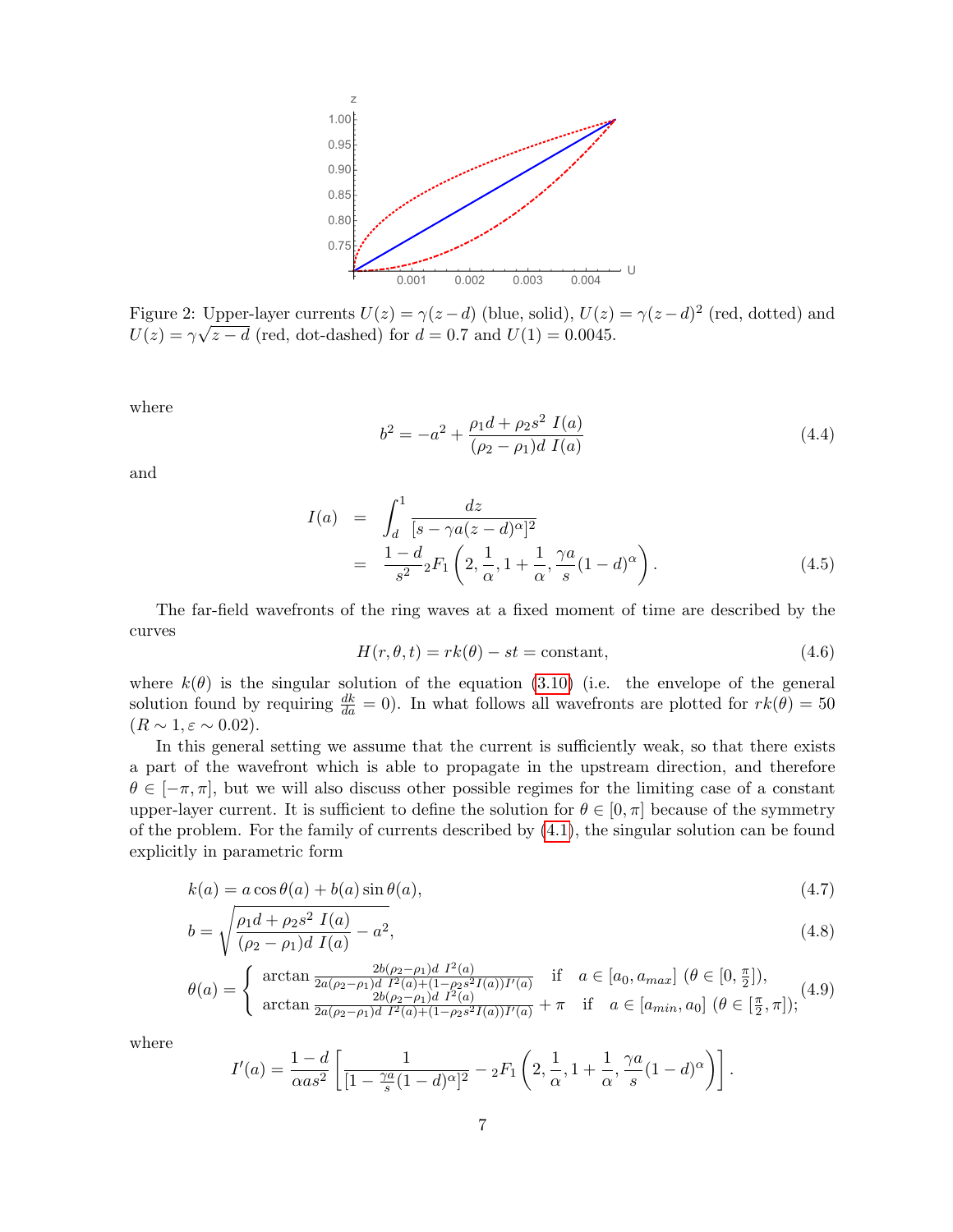Here, the parameter a takes values in the interval  $[a_{min}, a_{max}]$  which is found by requiring  $b^2 \ge 0$ in [\(4.4\)](#page-6-1). We consider the outward propagating ring waves, and therefore require  $k(\theta) > 0$  for all θ. Then, the interval must contain  $a = 0$  since a should take both positive and negative values to allow  $k(\theta)$  to be positive at both  $\theta = 0$  and  $\theta = \pi$ . The value  $a_0 \in [a_{min}, a_{max}]$  is found from the condition

$$
\frac{db(a)}{da} = -\frac{1}{\tan \theta} = 0.
$$

When  $\gamma = 0$ ,  $I(a) = \frac{1-d}{s^2} > 0$  yielding  $a \in [-1, 1]$  and  $a_0 = 0$ . By continuity, the real solution will continue to exist at least for a sufficiently small  $\gamma$ , while the flow might become unstable for some stronger currents [\[13\]](#page-15-8).

It is worth noting that in many natural cases the hypergeometric function featured in the solution reduces to elementary functions. In particular, for  $\alpha = 1$  (i.e.  $U(z) = \gamma(z - d)$ ), we have

$$
{}_2F_1\left(2,1,2,\frac{\gamma a}{s}(1-d)\right) = \frac{1}{1-\frac{\gamma a}{s}(1-d)},\tag{4.10}
$$

for  $\alpha = \frac{1}{2}$  $\frac{1}{2}$  (i.e.  $U(z) = \gamma$ √  $z-d),$ 

$$
{}_2F_1\left(2,2,3,\frac{\gamma a}{s}\sqrt{1-d}\right) = \frac{2}{1-d} \left[ \frac{\sqrt{1-d}}{\frac{\gamma a}{s}(1-\frac{\gamma a}{s}\sqrt{1-d})} + \frac{1}{\gamma^2 a^2} \ln(1-\frac{\gamma a}{s}\sqrt{1-d}) \right],\tag{4.11}
$$

and for  $\alpha = 2$  (i.e.  $U(z) = \gamma(z - d)^2$ ),

$$
{}_2F_1\left(2,\frac{1}{2},\frac{3}{2},\frac{\gamma a}{s}(1-d)^2\right) = \frac{1}{2(1-\frac{\gamma a}{s}(1-d)^2)} + \frac{1}{2\sqrt{\frac{\gamma a}{s}}(1-d)}\arctan[\sqrt{\frac{\gamma a}{s}}(1-d)].\tag{4.12}
$$

In the first case, for  $U(z) = \gamma(z - d)$ , the singular solution can be rewritten in the form  $k = k(\theta)$ as follows

<span id="page-7-0"></span>
$$
k(\theta) = \sqrt{1 + \left[\frac{\rho_1 \gamma s}{2(\rho_2 - \rho_1)}\right]^2} - \frac{\rho_1 \gamma s}{2(\rho_2 - \rho_1)} \cos \theta, \quad \text{where} \quad \theta \in [-\pi, \pi]. \tag{4.13}
$$

.

This solution has been used to test the Mathematica code for the general solution [\(4.7\)](#page-6-2) - [\(4.9\)](#page-6-2). The code was then used to plot other figures of the wavefronts of the ring waves shown below.

Following [\[10\]](#page-15-6), we note that the local wave speed in the normal direction to the wavefront,  $\nabla H$  $\frac{\nabla H}{|\nabla H|}$  is given by

$$
-\frac{H_t}{|\nabla H|} = \frac{s}{\sqrt{k^2 + k'^2}}
$$

Therefore, to avoid the appearance of critical layers we require that

$$
\frac{s}{\sqrt{k^2 + k'^2}} \neq U(z) \cos(\theta + \alpha),
$$

where  $\alpha$  is the angle between the radial direction and the normal to the wavefront, and cos  $\alpha =$  $\frac{k}{\sqrt{2}}$  $\frac{k}{k^2+k^2}$ . This condition is equivalent to

$$
F_1 = -s + U(z)(k \cos \theta - k' \sin \theta) \neq 0
$$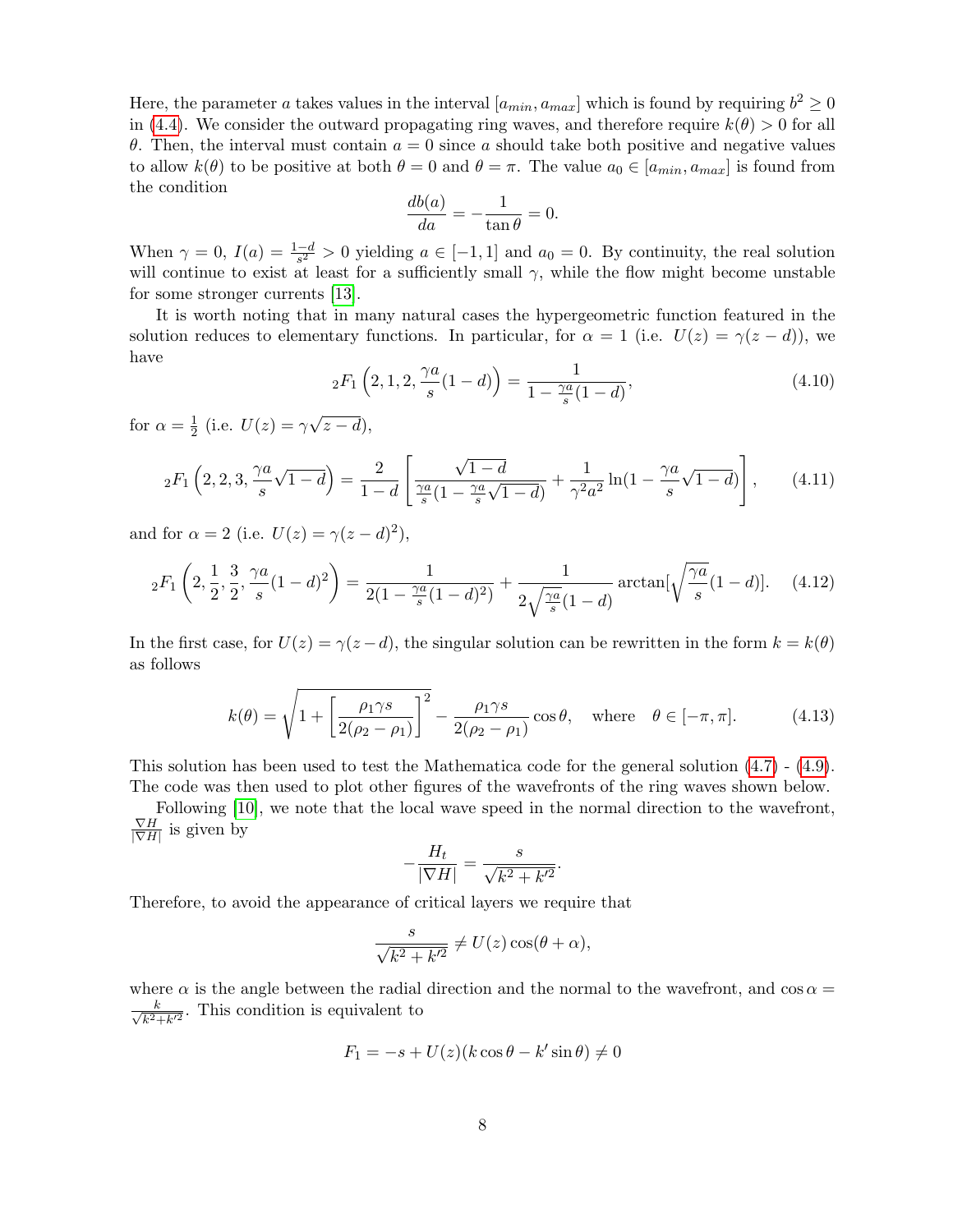for  $d \leq z \leq 1$  since  $F_2 = -s \neq 0$ . Following [\[13\]](#page-15-8), we can obtain a simple sufficient condition for the absence of critical layers. Indeed,

$$
F_{1\theta} = -\gamma(z - d)^{\alpha}(k + k'')\sin\theta,
$$

where we assume that  $\gamma > 0, \alpha > 0, d \leq z \leq 1$  and  $k + k'' > 0$  on the selected singular solution (outward propagating wave). Then,  $F_1$  has a maximum at  $\theta = 0$ , and we require that

$$
F_1 \le F_1|_{\theta=0} = -s + \gamma (z - d)^{\alpha} k(0) < 0,
$$

implying

$$
\gamma(z-d)^{\alpha} < \frac{s}{k(0)},
$$

which we replace with a stronger condition

$$
\gamma(z-d)^{\alpha} \le \gamma(1-d)^{\alpha} < s < \frac{s}{k(0)}.
$$

<span id="page-8-0"></span>Thus, in order to avoid the appearance of critical layers, in what follows we impose this constraints on  $\gamma$  for the examples of the shear flow.



Figure 3: Wavefronts of interfacial ring waves for  $U(z) = \gamma(z - d)$ ;  $\rho_1 = 1, \rho_2 = 1.0001$  (left) and  $\rho_2 = 1.001$  (right);  $d = 0.7; \gamma = 0$  (blue, solid),  $\gamma = 0.015$  (red, dashed).

In Fig. [3](#page-8-0) we show the wavefronts of the interfacial ring waves on the linear current

$$
U(z) = \gamma(z - d).
$$

The plots on the left are obtained for  $\rho_1 = 1, \rho_2 = 1.0001$ , while the plots on the right are for a greater density jump,  $\rho_1 = 1, \rho_2 = 1.001$ , with  $d = 0.7$  in all plots. The parameter  $\gamma$  takes two values  $\gamma_1 = 0$  (blue, solid) and  $\gamma_2 = 0.015$  (red, dashed). For the same strength of the shear flow, the wavefronts appear to be convected by the flow and slightly elongated in the direction of the flow, which is more noticeable in the plots on the left, i.e. for the smaller density jump (and therefore slower interfacial waves; indeed,  $s_1 = 0.00458251$  and  $s_2 = 0.0144892$ ).

In Fig. [4](#page-9-0) we show the wavefronts of the interfacial ring waves on the current

$$
U(z) = \gamma \sqrt{z - d}.
$$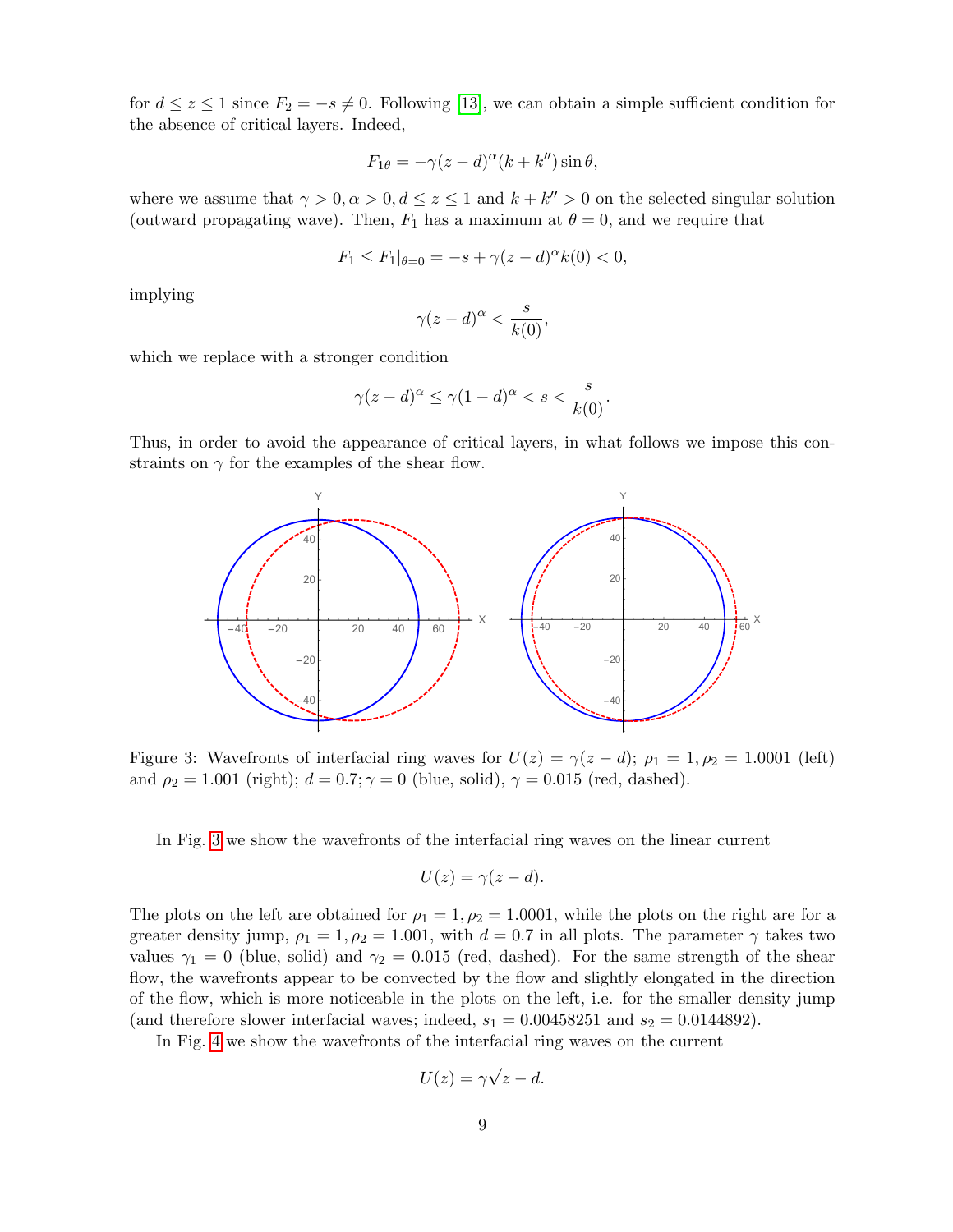<span id="page-9-0"></span>

Figure 4: Wavefronts of interfacial ring waves for  $U(z) = \gamma$  $z - d; \rho_1 = 1, \rho_2 = 1.0001$  (left) and  $\rho_2 = 1.001$  (right);  $d = 0.7; \gamma = 0$  (blue, solid),  $\gamma = 0.00821584$  (red, dashed).

Here again the plots on the left are obtained for  $\rho_1 = 1, \rho_2 = 1.0001$ , while the plots on the right are for  $\rho_1 = 1, \rho_2 = 1.001$ , with  $d = 0.7$  in all plots. The parameter  $\gamma$  takes the values  $\gamma_1 = 0$  (blue, solid) and  $\gamma_2 = 0.00821584$  (red, dashed). Thus, the first value is the same as before, while the second value is decreased in order to have the same strength of the current  $U(z) = 0.0045$  on the surface  $z = 1$ . The wavefronts appear to be mainly convected in the downstream direction which is again much more pronounced in the plots on the left, i.e. for the smaller density jump.

<span id="page-9-1"></span>

Figure 5: Wavefronts of interfacial ring waves for  $U(z) = \gamma(z - d)^2$ ;  $\rho_1 = 1, \rho_2 = 1.0001$  (left) and  $\rho_2 = 1.001$  (right);  $d = 0.7$ ;  $\gamma = 0$  (blue, solid),  $\gamma = 0.05$  (red, dashed).

In Fig. [5](#page-9-1) we show the wavefronts of the interfacial ring waves on the current

$$
U(z) = \gamma(z - d)^2.
$$

The plots on the left are obtained for  $\rho_1 = 1, \rho_2 = 1.0001$ , while the plots on the right are for  $\rho_1 = 1, \rho_2 = 1.001$ , with  $d = 0.7$  in all plots. The parameter  $\gamma$  takes the values  $\gamma_1 = 0$  (blue, solid) and  $\gamma_2 = 0.05$  (red, dashed). Thus, the first value is the same as before, while the second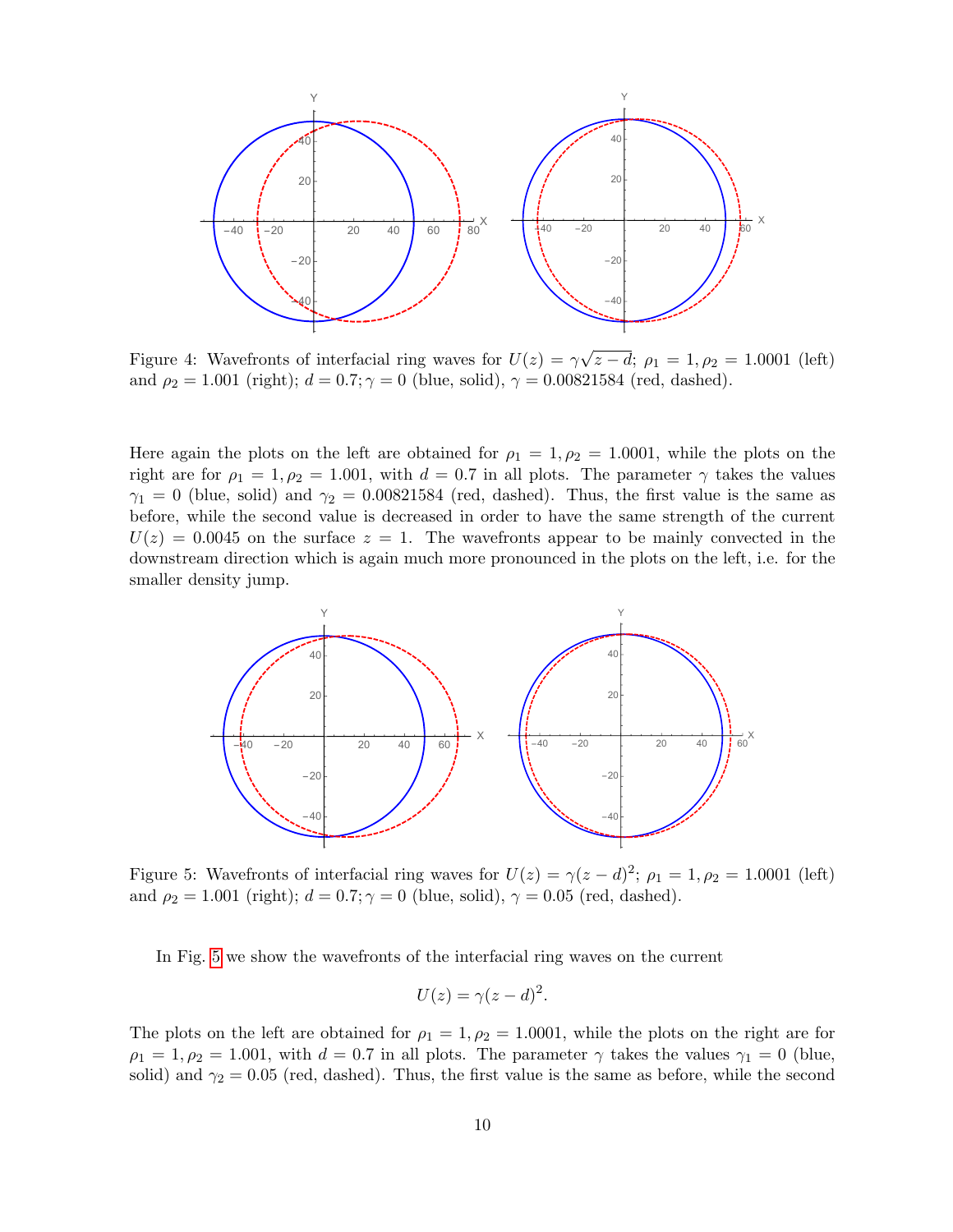<span id="page-10-0"></span>value is increased in order to have the same strength of the current  $U(z) = 0.0045$  on the surface  $z = 1$ . The wavefronts appear to be mainly elongated in the downstream direction which is again much more pronounced in the plots on the left, i.e. for the smaller density jump.



Figure 6: Wavefronts of interfacial ring waves for  $\rho_1 = 1, \rho_2 = 1.0001, d = 0.7; \gamma = 0$  (blue, solid),  $\gamma = 0.05$  for  $\alpha = 2$  (red, dotted),  $\gamma = 0.015$  for  $\alpha = 1$  (red, dashed), and  $\gamma = 0.00821584$ for  $\alpha = \frac{1}{2}$  $\frac{1}{2}$  (red, dot-dashed). For all three currents  $U(1) = 0.0045$ .

In Fig. [6](#page-10-0) we compare the wavefronts of the interfacial ring waves on the currents

$$
U(z) = \gamma(z - d)^{\alpha}
$$
 where  $\alpha = \frac{1}{2}, 1, 2$ 

for the same set of parameters. Here,  $\rho_1 = 1, \rho_2 = 1.0001, d = 0.7$  and  $\gamma = 0$  (blue, solid),  $\gamma = 0.05$  for  $\alpha = 2$  (red, dotted),  $\gamma = 0.015$  for  $\alpha = 1$  (red, dashed) and  $\gamma = 0.00821584$  for  $\alpha = \frac{1}{2}$  $\frac{1}{2}$  (red, dot-dashed). All currents have the same strength  $U(z) = 0.0045$  on the surface  $z=1$ . It appears that the current with  $\alpha=\frac{1}{2}$  $\frac{1}{2}$  convects the ring further downstream than the currents with  $\alpha = 1$  and  $\alpha = 2$ , while the current with  $\alpha = 2$  has a stronger effect on the shape of the wavefront elongating it in the direction of the shear flow.

<span id="page-10-1"></span>

Figure 7: Upper-layer modal function  $\phi_1$  of interfacial ring waves for  $\theta = 0$  (left),  $\theta = \frac{\pi}{2}$  $\frac{\pi}{2}$  (middle) and  $\theta = \pi$  (right). Here,  $\rho_1 = 1, \rho_2 = 1.0001, d = 0.7; U(z) = \gamma(z - d)$  with  $\gamma = 0$  (blue, solid) and  $\gamma = 0.015$  (red, dashed).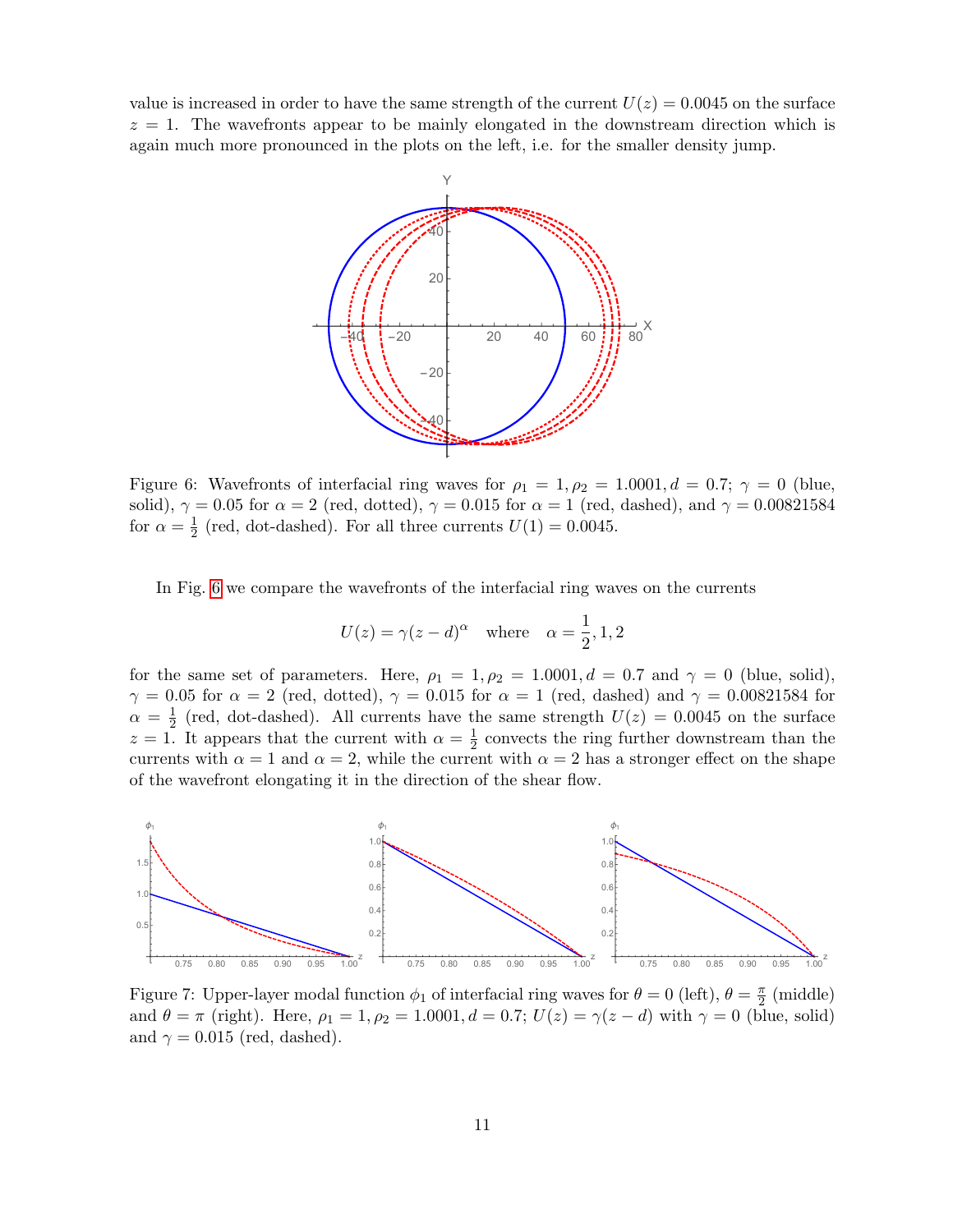<span id="page-11-0"></span>

Figure 8: Lower-layer modal function  $\phi_2$  of interfacial ring waves for  $\theta = 0$  (left),  $\theta = \frac{\pi}{2}$  $\frac{\pi}{2}$  (middle) and  $\theta = \pi$  (right). Here,  $\rho_1 = 1, \rho_2 = 1.0001, d = 0.7; U(z) = \gamma(z - d)$  with  $\gamma = 0$  (blue, solid) and  $\gamma = 0.015$  (red, dashed).

It is also instructive to analyse the 3D vertical structure of the internal wave field by illustrating the dependence of the modal functions in the upper and lower layers on  $\theta$  and z. The plots in Fig. [7](#page-10-1) and Fig. [8](#page-11-0) show the upper- and lower-layer modal functions  $\phi_1$  and  $\phi_2$ , respectively, for the linear current  $U(z) = \gamma(z - d)$ . The modal functions are given by the formulae [\(3.8\)](#page-5-5), [\(3.9\)](#page-5-5), and they have been normalised to be equal to 1 at  $\theta = \frac{\pi}{2}$  $\frac{\pi}{2}$  (orthogonal direction to the current, where the velocity field in the fluid is least affected by the current) and  $z = d$  (i.e. on the interface). Here,  $\rho_1 = 1$ ,  $\rho_2 = 1.0001$ ,  $d = 0.7$  and  $\gamma = 0$  (blue, solid) or  $\gamma = 0.015$  (red, dashed). The upper-layer modal function  $\phi_1(z, \theta)$  is shown in Fig. [7](#page-10-1) for three fixed values of  $\theta$ :  $\theta = 0$  (downstream direction),  $\theta = \frac{\pi}{2}$  $\frac{\pi}{2}$  (orthogonal direction to the current) and  $\theta = \pi$  (upstream direction). The lower-layer modal function  $\phi_2(z,\theta)$  is shown in Fig. [8](#page-11-0) for the same values of θ. It is evident that the vertical structure strongly depends on the direction. For  $\gamma = 0.015$ , the greatest changes are in the downstream direction, compared to the case when there is no background shear flow, but there is also considerable variation in the upstream direction. The variation in the direction orthogonal to the current is less significant in the upper layer, and negligible in the lower layer. The upper-layer vertical structure in the downstream direction develops a sharp gradient near the interface.

Finally, we note that for the same surface strength  $U(1) = 0.0045$  there exist currents in this family which appear to have wavefronts squeezed in the direction of the shear flow, in contrast to the behaviour illustrated in previous plots. Indeed, this happens, for example, for  $\alpha = 1/4$  and  $\gamma = 0.0060804$  (where we continue to choose  $\alpha$  in the form of positive and negative powers of 2). The vertical profile of the current, and the corresponding deformation of the wavefront of the ring wave compared to the case when there is no shear flow are shown in Fig. [9.](#page-12-0) This behaviour is similar to the squeezing which was previously reported for internal ring waves propagating in a two-layer fluid with the piecewise-constant shear flow [\[13\]](#page-15-8), where it was linked to the presence of the long-wave instability for plane waves tangent to the ring at  $\theta = 0$  and  $\theta = \pi$  for a sufficiently strong current [\[26,](#page-16-3) [27\]](#page-16-4).

Indeed, the upper-layer current  $U(z) = \gamma(z - d)^{\alpha}$  tends to  $U(z) = \gamma$  as  $\alpha \to 0$ . In this limit, the equation [\(3.10\)](#page-5-0) takes the form

<span id="page-11-1"></span>
$$
k^{2} + k'^{2} = \frac{\rho_{1}d[-s + \gamma(k\cos\theta - k'\sin\theta)]^{2} + \rho_{2}(1 - d)s^{2}}{(\rho_{2} - \rho_{1})d(1 - d)}
$$
(4.14)

and coincides with the equation obtained in [\[13\]](#page-15-8) for the case of a two-layer fluid with the constant current  $U_1$  in the upper layer, and another constant current  $U_2$  in the lower layer if we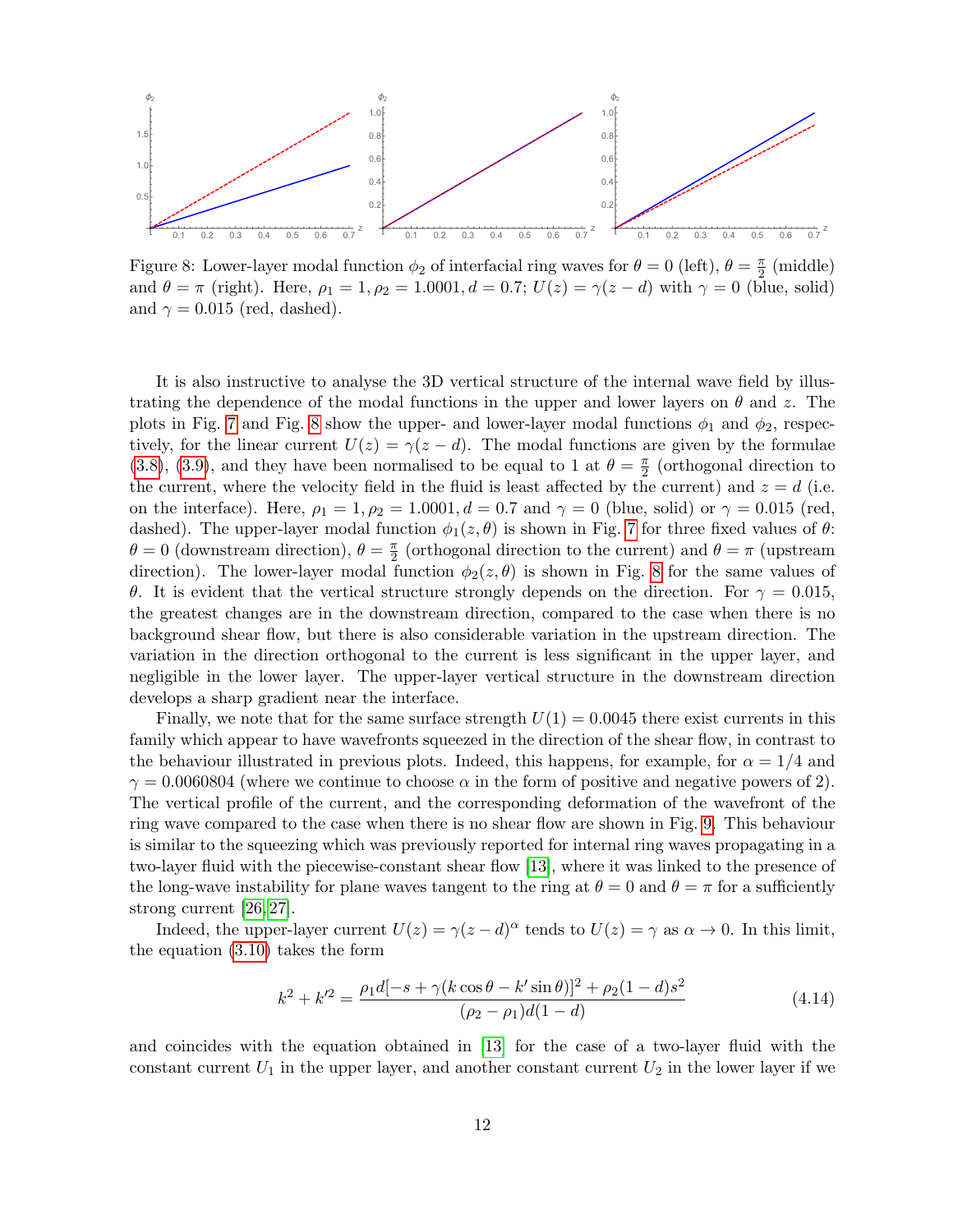<span id="page-12-0"></span>

Figure 9: Upper-layer current  $U(z) = \gamma(z-d)^{1/4}$  for  $d = 0.7$  and  $U(1) = 0.0045$  (left), and wavefronts of interfacial ring waves (right) for  $\rho_1 = 1, \rho_2 = 1.0001, d = 0.7; \gamma = 0$  (blue, solid) and  $\gamma = 0.0060804$  (red, dashed).

let  $U_1 - U_2 = \gamma$ . Here,  $s^2$  is given by [\(3.11\)](#page-5-1), and the general solution has the form [\(4.3\)](#page-5-6), where  $a^2 + b^2 = \tilde{\alpha}\gamma^2 a^2 - 2\tilde{\alpha}\gamma s a + 1, \quad \tilde{\alpha} = \frac{\rho_1}{\sqrt{2\pi}}$  $(\rho_2 - \rho_1)(1 - d)$  $(4.15)$ 

The singular solution of [\(4.14\)](#page-11-1) has been found in [\[13\]](#page-15-8) under the assumption that the current is sufficiently weak. We now identify three regimes depending on the strength of the current, and provide detailed analysis up to the onset of the long-wave instability.

If  $\gamma^2 < \frac{1}{\tilde{\delta}}$  $\frac{1}{\tilde{\alpha}}$  (elliptic regime, the locus of parameters a and b is a circle) then the singular solution can be written in the form

<span id="page-12-1"></span>
$$
k(\theta) = \sqrt{\frac{1 - \tilde{\alpha}(1 - \tilde{\alpha}s^2)\gamma^2}{\cos^2\theta + (1 - \tilde{\alpha}\gamma^2)\sin^2\theta}} \left(\frac{1 - \tilde{\alpha}\gamma^2\sin^2\theta}{1 - \tilde{\alpha}\gamma^2}\right) - \frac{\tilde{\alpha}\gamma s}{1 - \tilde{\alpha}\gamma^2}\cos\theta,
$$
 (4.16)  
where  $\theta \in [-\pi, \pi]$ .

If  $\gamma^2 = \frac{1}{\tilde{\alpha}}$  $\frac{1}{\tilde{\alpha}}$  (*parabolic regime*, the locus of parameters a and b is a parabola), then

$$
k(\theta) = \frac{1}{2\sqrt{\tilde{\alpha}}s\cos\theta}(\cos^2\theta + \tilde{\alpha}s^2\sin^2\theta),
$$
  
where  $\theta \in \left(-\frac{\pi}{2}, \frac{\pi}{2}\right).$  (4.17)

Here,  $k(\theta) \to \infty$  as  $\theta \to \pm \frac{\pi}{2}$  leading to the presence of a stationary point on the wavefront at the origin. Finally, if

$$
\frac{1}{\tilde{\alpha}} < \gamma^2 < \gamma_c^2 = \frac{1}{\tilde{\alpha}(1 - \tilde{\alpha}s^2)}
$$

(hyperbolic regime, the locus of parameters  $a$  and  $b$  is a hyperbola), then the singular solution has two branches (corresponding to the right and left parts of the wavefront):

<span id="page-12-2"></span>
$$
k_{r,l}(\theta) = \frac{\tilde{\alpha}\gamma s}{\tilde{\alpha}\gamma^2 - 1} \left[ \cos\theta \mp \frac{\sqrt{1 - \tilde{\alpha}(1 - \tilde{\alpha}s^2)\gamma^2}}{\tilde{\alpha}\gamma s} \sqrt{\cos^2\theta - (\tilde{\alpha}\gamma^2 - 1)\sin^2\theta} \right], \quad (4.18)
$$
  
where  $\theta \in [-\arctan\frac{1}{\sqrt{\tilde{\alpha}\gamma^2 - 1}}, \arctan\frac{1}{\sqrt{\tilde{\alpha}\gamma^2 - 1}}].$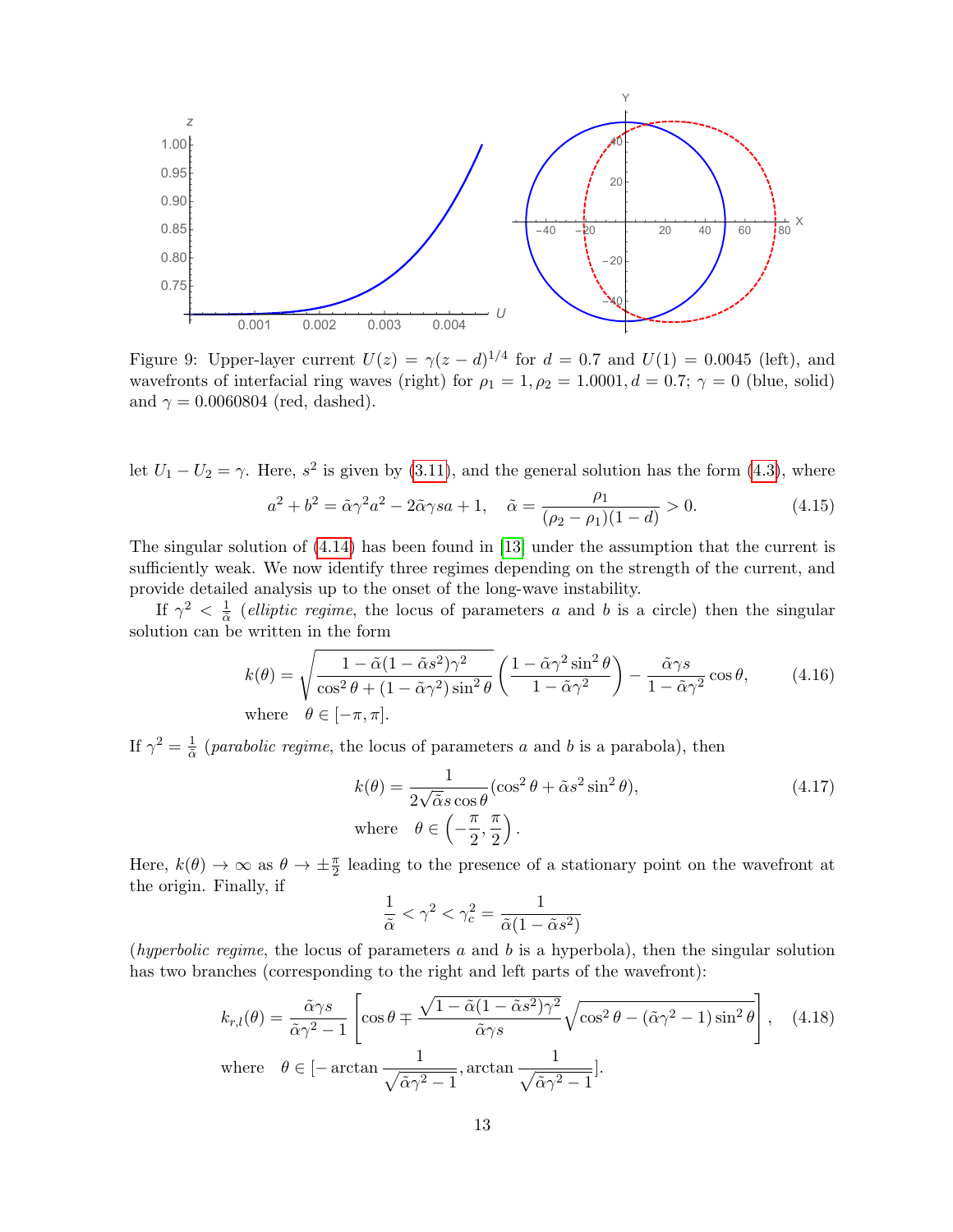It is now instructive to compare the singular solutions [\(4.13\)](#page-7-0) and [\(4.16\)](#page-12-1) - [\(4.18\)](#page-12-2), for  $U(z) =$  $\gamma(z-d)$  and  $U(z) = \gamma$ , respectively. The solution [\(4.13\)](#page-7-0) is real-valued for all values of parameters of the problem, while [\(4.16\)](#page-12-1) - [\(4.18\)](#page-12-2) is real-valued only for

$$
\gamma^2 < \gamma_c^2 = \frac{1}{\tilde{\alpha}(1 - \tilde{\alpha}s^2)} = \frac{(\rho_2 - \rho_1)[\rho_1d + \rho_2(1 - d)]}{\rho_1\rho_2}.\tag{4.19}
$$

This condition coincides with the rigid-lid version of the criterion of long-wave instability for coand counter-propagating plane waves on that shear flow [\[26,](#page-16-3) [27\]](#page-16-4) (see also [\[28–](#page-16-5)[30\]](#page-16-6) and references therein).

The deformation of the wavefront of a ring wave for the increasing strength of the current is shown in Fig. [10.](#page-13-0) As the strength of the current  $\gamma$  approaches the critical value  $\gamma_c$ , the wavefront appears to be more and more squeezed, until the ring collapses at the critical value. In the elliptic regime a part of the wavefront propagates in the upstream direction, in the parabolic regime the wavefront has a stationary point at the origin, while in the hyperbolic regime all parts of the wavefront propagate in the downstream direction, and for each value of  $\theta$  in the interval  $\theta \in \left[-\arctan \frac{1}{\sqrt{2}}\right]$  $\frac{1}{\tilde{\alpha}\gamma^2-1}$ , arctan  $\frac{1}{\sqrt{\tilde{\alpha}\gamma}}$  $\frac{1}{\tilde{\alpha}\gamma^2-1}$  the singular solution has two branches.

<span id="page-13-0"></span>

Figure 10: Wavefront of an interfacial ring wave for  $U(z) = \gamma$ , and  $\rho_1 = 1, \rho_2 = 1.0001, d = 0.7;$  $\gamma = 0.0045 < \frac{1}{\sqrt{2}}$  $\frac{1}{\tilde{\alpha}} = 0.00547723$  (red, dashed),  $\gamma = \frac{1}{\sqrt{6}}$  $\frac{1}{\tilde{\alpha}}$  (red, dotted),  $\frac{1}{\sqrt{d}}$  $\frac{1}{\tilde{\alpha}} < \gamma = 0.0099 < \gamma_c =$ 0.00999965 (red, dot-dashed).

Since the family of currents approaches the piecewise-constant current as  $\alpha \to 0$ , we anticipate that the squeezing of the wavefront of the ring wave will persist for the values of  $\alpha$  smaller than a certain threshold value. This observation invites studies of the long-wave instability of the plane and ring waves propagating on the background of such currents, but this is beyond the scope of our present paper.

#### 5 Conclusion

In this paper we considered long internal ring waves in a two-layered fluid with a rather general depth-dependent parallel upper-layer current in the rigid-lid approximation. Our main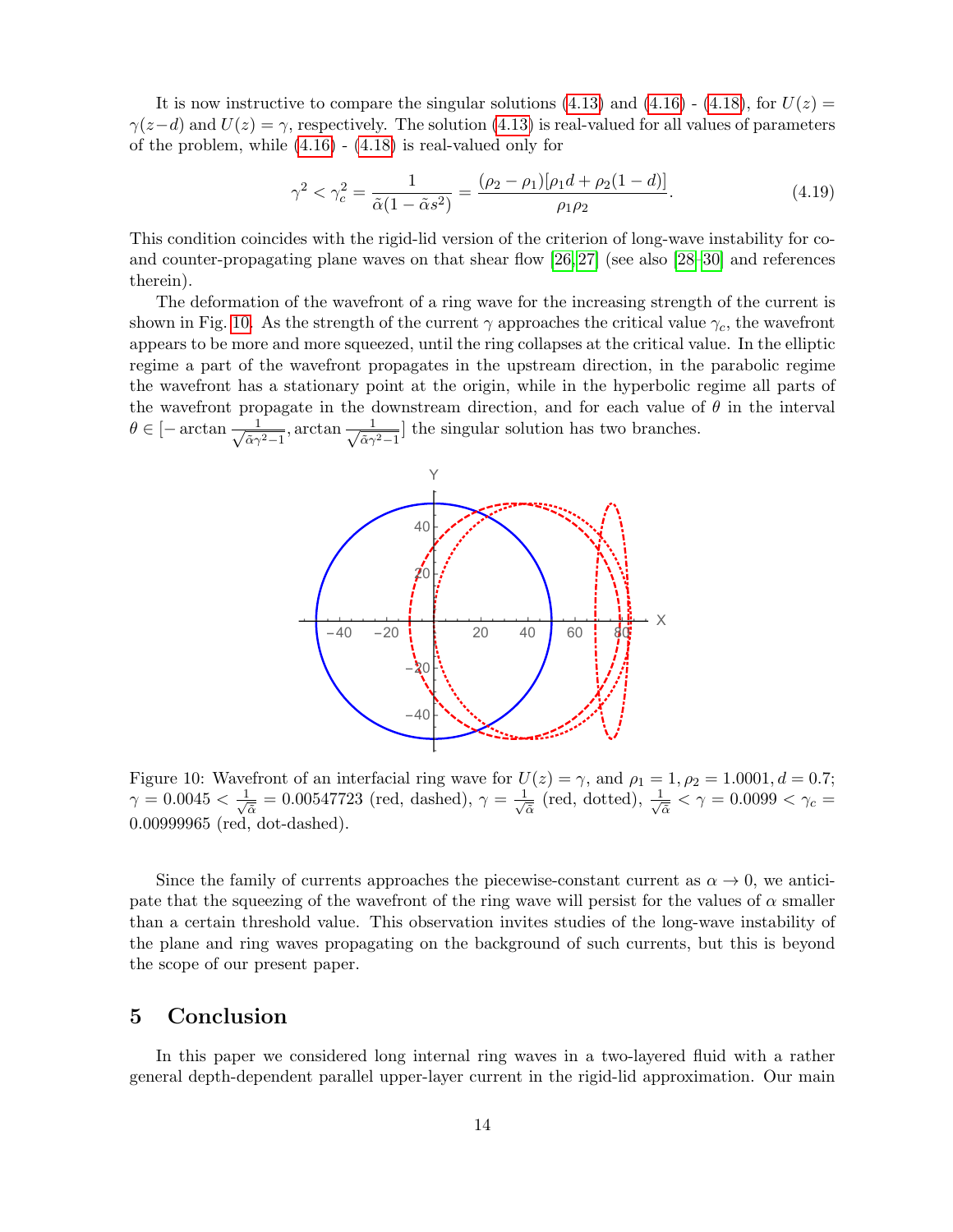aim was to obtain an analytical solution of the nonlinear first-order ordinary differential equation responsible for the adjustment of the speed of the long interfacial ring waves in different directions, which was key to the subsequent analysis of the wave field. For a large family of the upper-layer current profiles described by the function

$$
U(z) = \gamma (z - d)^{\alpha},
$$

where d is the position of the interface, while  $\gamma$  and  $\alpha$  are some positive constant parameters, an explicit analytical solution was obtained in terms of the hypergeometric function. In many natural cases the solution reduces to elementary functions, and we considered examples with  $\alpha = 2, 1, \frac{1}{2}$  $\frac{1}{2}$  and  $\frac{1}{4}$  (in the latter case the corresponding formula in terms of elementary functions is rather long, therefore we did not show it).

The constructed solution has allowed us to illustrate the effects of such shear flows on the wavefronts and vertical structure of interfacial ring waves with an emphasis on the effects of the density jump and the type and the strength of the current. For the same strength of the shear flow, all flows had greater effect on internal waves for smaller values of the density jump (i.e. slower internal waves). For the currents with  $\alpha = 1, 2, \frac{1}{2}$  with the same strength on the surface, the current with  $\alpha = \frac{1}{2}$  $\frac{1}{2}$  convected the ring further downstream than both other currents, while the current with  $\alpha = 2$  had greater effect on the shape of the wavefront than both other currents, with all currents elongating the ring in the direction of the current. The  $\alpha = \frac{1}{2}$  $\frac{1}{2}$  current and other currents with  $\alpha < 1$  could be more representative of the river inflows and exchange flows in straits, while the  $\alpha = 2$  and other currents with  $\alpha > 1$  could be closer to the windgenerated currents. While all currents had the same strength on the surface, the variation of their behaviour in the bulk of the layer had a profoundly different effect on the propagation of the ring waves. The vertical structure of the internal wave field is strongly three-dimensional with the greatest changes due to the current in both layers being in the downstream direction.

We also showed that for the same surface strength, the current with  $\alpha = \frac{1}{4}$  $\frac{1}{4}$  leads to the squeezing of the wavefront of the ring wave in the direction of the current, similarly to the previously reported behaviour for the ring waves on a piecewise-constant current, which we now revisited and described in detail up to the onset of the long-wave instability. We conjecture that this behaviour in the stable regime is generally indicative of the presence of the long-wave instability for sufficiently strong currents in our family with  $\alpha$  less than some threshold value (possibly,  $\alpha < \frac{1}{2}$ ) which we hope to address in our future studies.

#### 6 Acknowledgments

I would like to use this opportunity to thank Efim Pelinovsky for years of support, advice and friendship.

### References

- <span id="page-14-0"></span>[1] R.H.J. Grimshaw, L.A. Ostrovsky, V.I. Shrira, Yu.A. Stepanyants, Long nonlinear surface and internal gravity waves in a rotating ocean, Surv. Geophys. 19 (1998) 289-338.
- [2] K.R. Helfrich, W.K. Melville, Long noninear internal waves, Annu. Rev. Fluid Mech. 38 (2006) 395-425.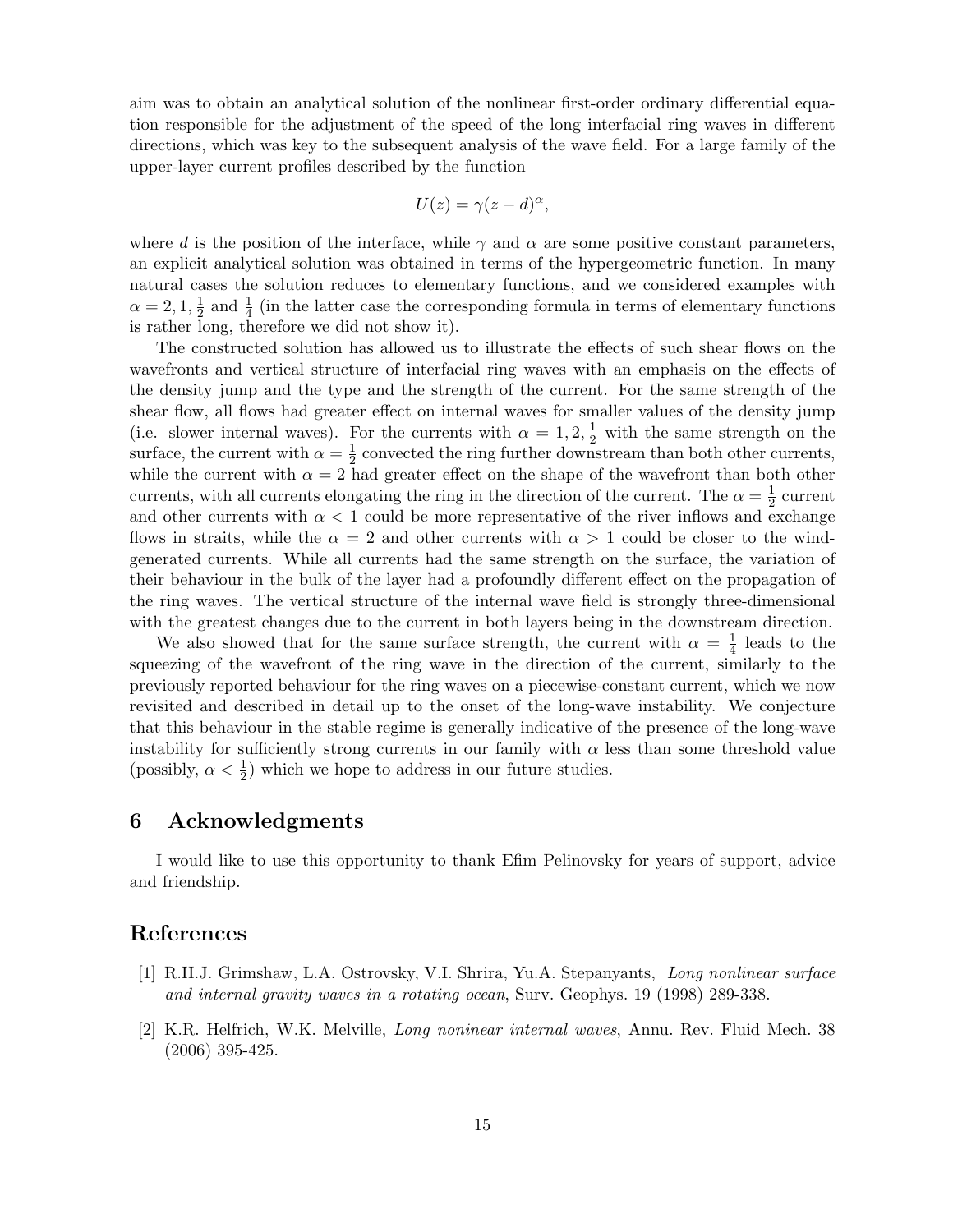- [3] R. Grimshaw, E. Pelinovsky, T. Talipova, Modelling internal solitary waves in the coastal ocean, Surv. Geophys. 28 (2007) 273-298.
- <span id="page-15-0"></span>[4] R. Grimshaw, E. Pelinovsky, T. Talipova, O. Kurkina, Internal solitary waves: propagation, deformation and disintegration, Nonlin. Proc. Geophys. 17 (2010) 633-649.
- <span id="page-15-1"></span>[5] M.J. Ablowitz and H. Segur, On the evolution of packets of water waves, J. Fluid Mech. 92 (1979) 691-715.
- <span id="page-15-5"></span>[6] J.W. Miles, An axisymmetric Boussinesq wave, J. Fluid Mech. 84 (1978) 181-191.
- <span id="page-15-2"></span>[7] R.S. Johnson, Water wave and Korteweg - de Vries equations, J. Fluid Mech. 97 (1980) 701-719.
- <span id="page-15-3"></span>[8] K.R. Khusnutdinova, C. Klein, V.B. Matveev, and A.O. Smirnov, On the integrable elliptic cylindrical Kadomtsev-Petviashvili equation, Chaos 23 (2013) 013126.
- <span id="page-15-4"></span>[9] R. Grimshaw, Effect of a background shear current on models for nonlinear long internal waves, Fund. Prikl. Gidrofiz. 8 (2015) 20-23.
- <span id="page-15-6"></span>[10] R.S. Johnson, Ring waves on the surface of shear flows: a linear and nonlinear theory, J. Fluid Mech. 215 (1990) 145-160.
- <span id="page-15-13"></span>[11] R.S. Johnson, A modern introduction to the mathematical theory of water waves, Cambridge University Press, Cambridge, 1997.
- <span id="page-15-7"></span>[12] V.D. Lipovskii, On the nonlinear internal wave theory in fluid of finite depth, Izv. Akad. Nauk SSSR, Ser. Fiz. 21 (1985) 864-871.
- <span id="page-15-8"></span>[13] K.R. Khustnutdinova and X. Zhang, Long ring waves in a stratified fluid over a shear flow, J. Fluid Mech 794 (2016) 17-44.
- <span id="page-15-9"></span>[14] K.R. Khustnutdinova and X. Zhang, Nonlinear ring waves in a two-layer fluid, Physica D 333 (2016) 208-221.
- <span id="page-15-10"></span>[15] V. Vlasenko, J.C. Sanchez Garrido, N. Staschuk, J. Garcia Lafuente, M. Losada, Threedimensional evolution of large-amplitude internal waves in the Strait of Gibraltar, J. Phys. Oceanogr. 39 (2009) 2230-2246.
- [16] J.D. Nash and J.N. Moum, River plums as a source of large amplitude internal waves in the coastal ocean, Nature 437 (2005) 400-403.
- <span id="page-15-11"></span>[17] V. Vlasenko, N. Staschuk, M.R. Palmer, M.E. Inall, Generation of baroclinic tides over an isolated underwater bank, J. Geophys. Res. 118 (2013) 4395-4408.
- <span id="page-15-12"></span>[18] P.D. Weidman, R. Zakhem, Cylindrical solitary waves, J. Fluid Mech. 191 (1988) 557-573.
- [19] C. Ramirez, D. Renouard, Yu.A. Stepanyants, Propagation of cylindrical waves in a rotating fluid, Fluid Dynam. Res. 30 (2002) 169-196.
- [20] J.M. McMilan, B.R. Sutherland, The lifecycle of axisymmetric internal solitary waves, Nonlin. Proc. Geophys. 17 (2010) 443-453.